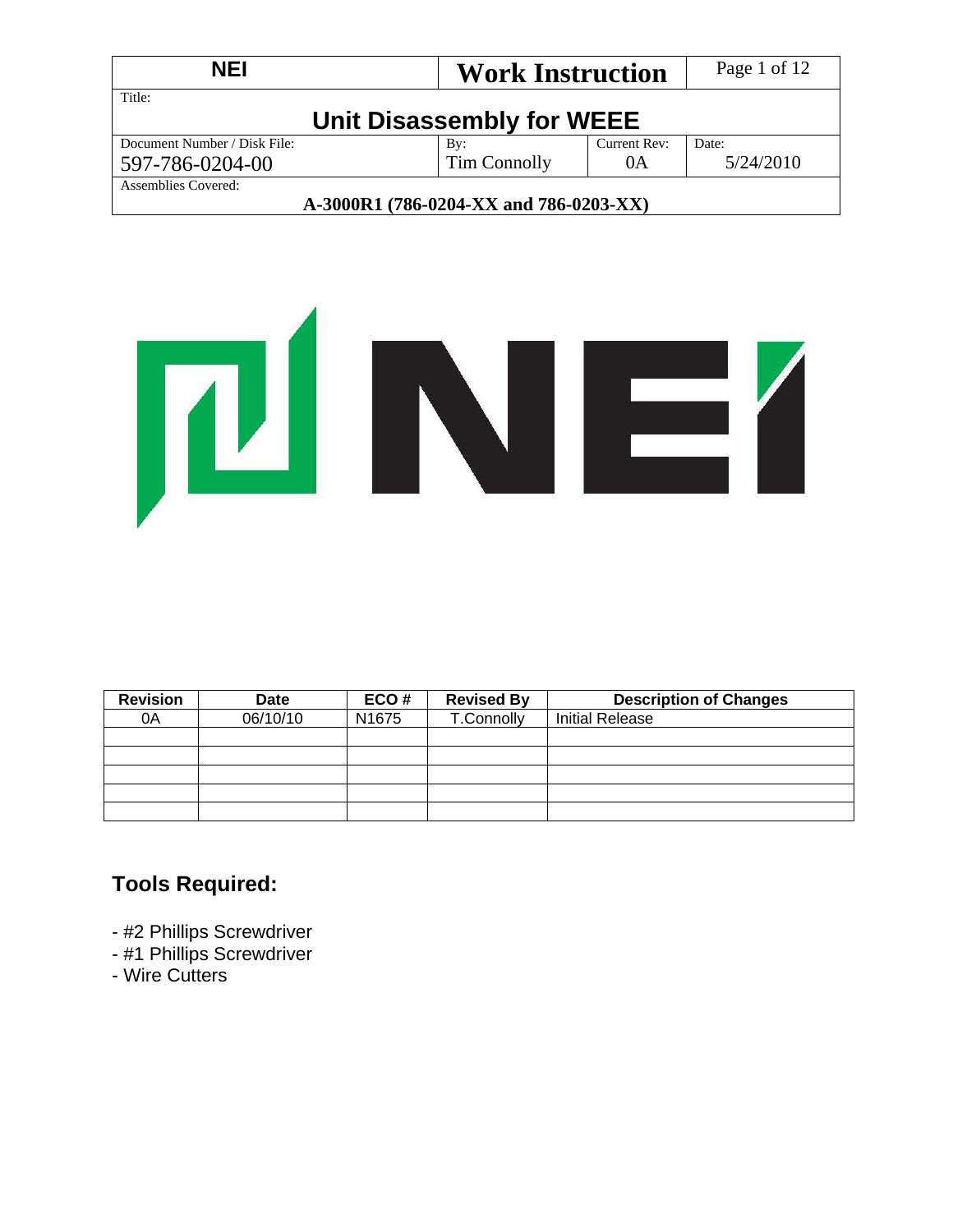| <b>NEI</b><br><b>Work Instruction</b> |                                        | Page 2 of 12 |       |
|---------------------------------------|----------------------------------------|--------------|-------|
| Title:                                | Unit Disassembly for WEEE              |              |       |
| Document Number / Disk File:          | By:                                    | Current Rev: | Date: |
| 597-786-0204-00                       | 5/24/2010                              |              |       |
| Assemblies Covered:                   |                                        |              |       |
|                                       | A-3000R1 (786-0204-XX and 786-0203-XX) |              |       |

## **NOTE : Disconnect any AC Power Cords attached to the power supplies before disassembly of the unit. Removal of power feeds is the only difference in disassembly between an AC versus DC chassis.**

| 1. | Removal of the DC PEMs requires a #1<br>Phillips screwdriver.<br>a. Toggle both PEM breakers to the<br>PASS position after shutting down any<br>installed blades and RTMs.<br>b. Make sure that the power feeds you<br>plan to remove are powered off and<br>cannot be switched on while you are<br>working.<br>c. To ensure that the PEMs are not<br>energized, verify that the LEDs on the<br>front of the power supplies are off. | SHIPPING PLATE - DISCARD AFTER BLADE INSTALLATION |
|----|--------------------------------------------------------------------------------------------------------------------------------------------------------------------------------------------------------------------------------------------------------------------------------------------------------------------------------------------------------------------------------------------------------------------------------------|---------------------------------------------------|
| 1. | d. Loosen the connector fastening screws<br>at both sides of the pluggable screw<br>terminals.<br><b>e.</b> Remove the pluggable screw terminals.                                                                                                                                                                                                                                                                                    | HIPPING PLATE - DISCARD AFTER BLADE INSTALLATION  |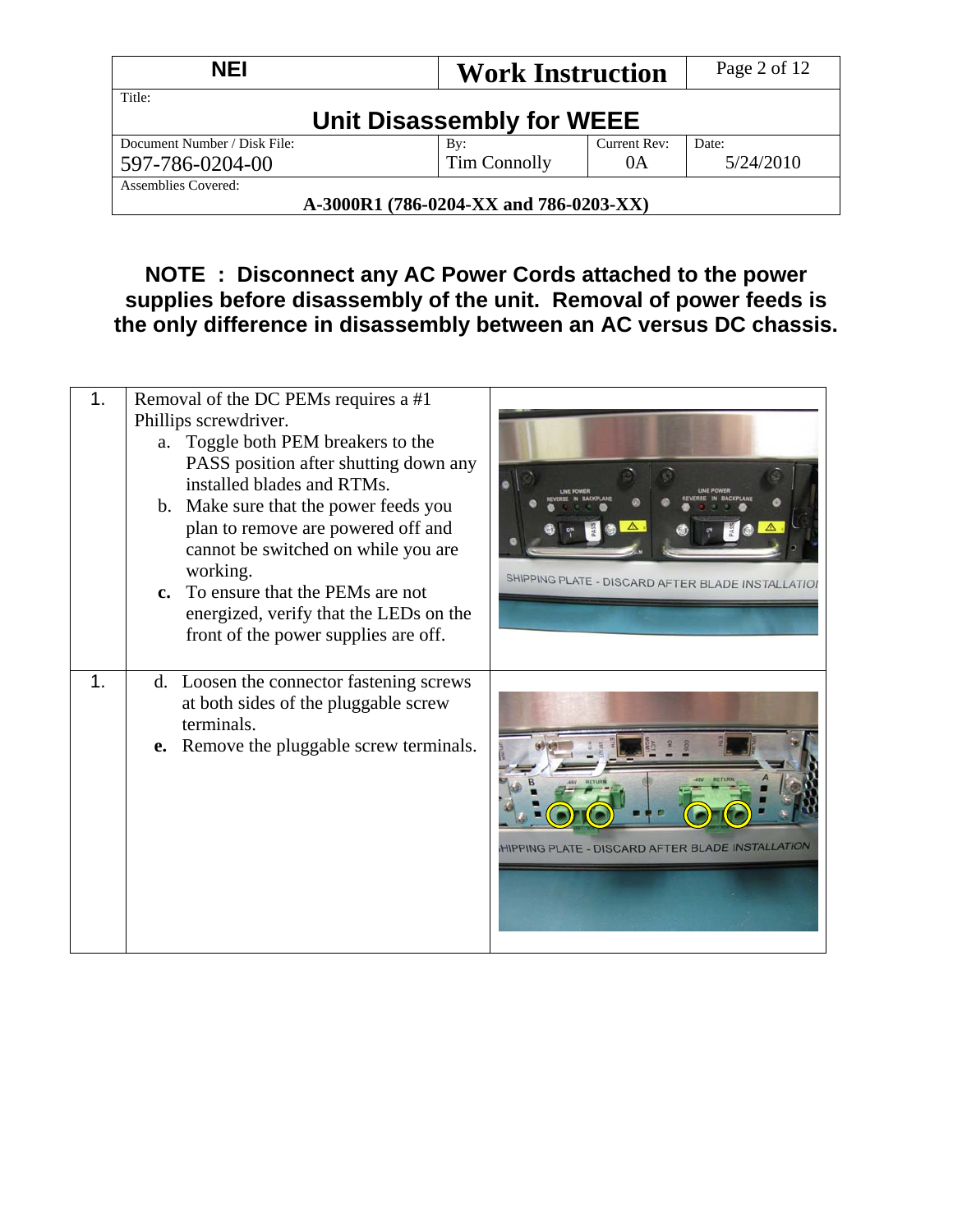|                  | <b>NEI</b>                                                                                                                                                                                                                                                                                      | <b>Work Instruction</b>                |                           | Page 3 of 12                                     |  |
|------------------|-------------------------------------------------------------------------------------------------------------------------------------------------------------------------------------------------------------------------------------------------------------------------------------------------|----------------------------------------|---------------------------|--------------------------------------------------|--|
|                  | Title:<br><b>Unit Disassembly for WEEE</b>                                                                                                                                                                                                                                                      |                                        |                           |                                                  |  |
|                  | Document Number / Disk File:<br>597-786-0204-00<br><b>Assemblies Covered:</b>                                                                                                                                                                                                                   | By:<br><b>Tim Connolly</b>             | <b>Current Rev:</b><br>0A | Date:<br>5/24/2010                               |  |
|                  |                                                                                                                                                                                                                                                                                                 | A-3000R1 (786-0204-XX and 786-0203-XX) |                           |                                                  |  |
| 1.               | f.<br>Loosen the two screws at the base of<br>the terminals, and pull out of the power<br>feed wires.<br>g. Discard of the terminal and screws in<br>the appropriate Recycling Bin.                                                                                                             |                                        | <b>RTN</b> -48V           |                                                  |  |
| 2.               | Removal of the Power Inlet requires a #1<br>Phillips screwdriver.<br>a. Remove the four screws securing the<br>Power Inlet to the chassis.<br>b. Pull the Power Inlet straight out of the<br>rear of the chassis.<br>c. Discard the Power Inlet and screws<br>in the appropriate Recycling Bin. |                                        |                           | HIPPING PLATE - DISCARD AFTER BLADE INSTALLATION |  |
| $\overline{2}$ . |                                                                                                                                                                                                                                                                                                 |                                        |                           |                                                  |  |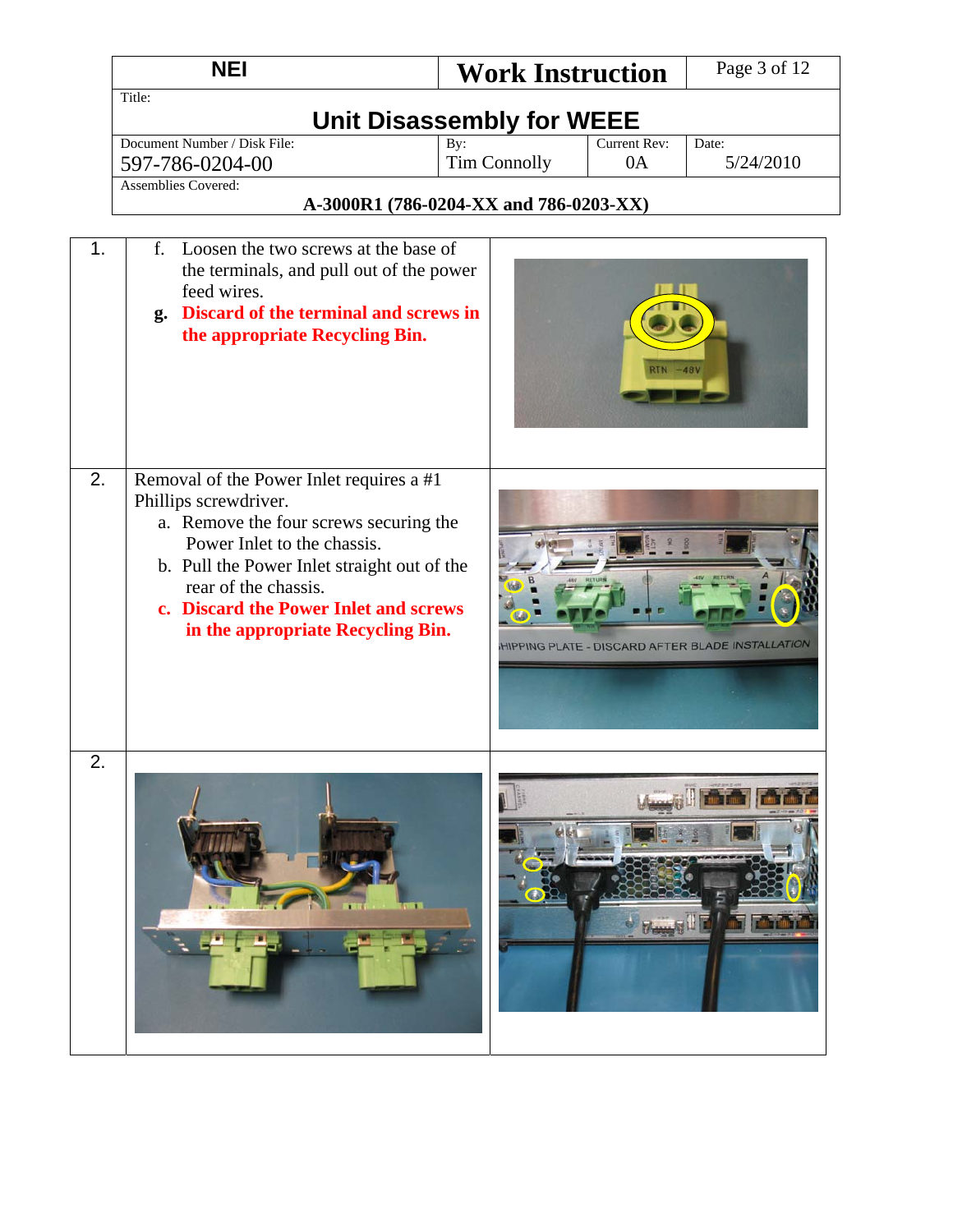|    | <b>NEI</b>                                                                                                                                                                                                                                                                                                                   | <b>Work Instruction</b>                                              |                    | Page 4 of 12                                      |  |
|----|------------------------------------------------------------------------------------------------------------------------------------------------------------------------------------------------------------------------------------------------------------------------------------------------------------------------------|----------------------------------------------------------------------|--------------------|---------------------------------------------------|--|
|    | Title:<br><b>Unit Disassembly for WEEE</b>                                                                                                                                                                                                                                                                                   |                                                                      |                    |                                                   |  |
|    | Document Number / Disk File:<br>597-786-0204-00<br><b>Assemblies Covered:</b>                                                                                                                                                                                                                                                | By:<br><b>Tim Connolly</b><br>A-3000R1 (786-0204-XX and 786-0203-XX) | Current Rev:<br>0A | Date:<br>5/24/2010                                |  |
| 3. | Removal of the PSUs or PEMs requires a #2<br>Phillips screwdriver.<br>a. Loosen the two (2) screws securing the<br>module to the chassis.<br>b. Pull the module straight out from the<br>chassis.<br>c. Repeat if there is a second module<br>installed.<br>d. Discard the PSUs or PEMs in the<br>appropriate Recycling Bin. |                                                                      |                    | SHIPPING PLATE - DISCARD AFTER BLADE INSTALLATION |  |
| 3. |                                                                                                                                                                                                                                                                                                                              |                                                                      |                    | 鷗                                                 |  |
| 4. | Removal of the front fan tray requires a #2<br>Phillips screw driver.<br>a. Unfasten the three (3) mounting screws<br>of the tray.<br>b. Pull the fan tray straight out of the<br>chassis.                                                                                                                                   |                                                                      |                    |                                                   |  |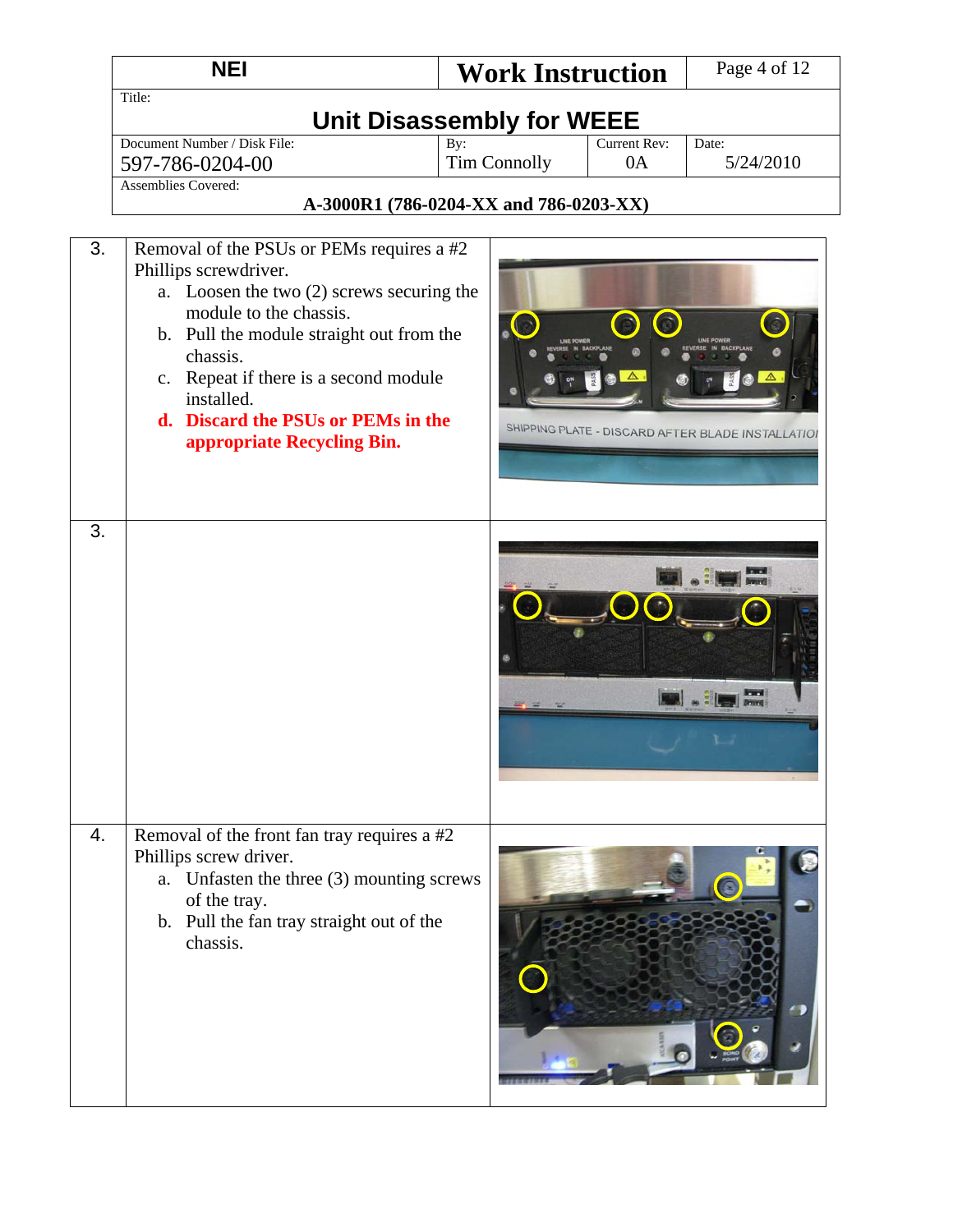|    | <b>NEI</b>                                                                                                                                                                                                                                                                                                                                                                                                                                                        | <b>Work Instruction</b>                |    | Page 5 of 12                    |  |  |
|----|-------------------------------------------------------------------------------------------------------------------------------------------------------------------------------------------------------------------------------------------------------------------------------------------------------------------------------------------------------------------------------------------------------------------------------------------------------------------|----------------------------------------|----|---------------------------------|--|--|
|    | Title:<br><b>Unit Disassembly for WEEE</b>                                                                                                                                                                                                                                                                                                                                                                                                                        |                                        |    |                                 |  |  |
|    | Document Number / Disk File:                                                                                                                                                                                                                                                                                                                                                                                                                                      | Date:                                  |    |                                 |  |  |
|    | 597-786-0204-00<br><b>Assemblies Covered:</b>                                                                                                                                                                                                                                                                                                                                                                                                                     | <b>Tim Connolly</b>                    | 0A | 5/24/2010                       |  |  |
|    |                                                                                                                                                                                                                                                                                                                                                                                                                                                                   | A-3000R1 (786-0204-XX and 786-0203-XX) |    |                                 |  |  |
| 4. | a. Remove the fan controller board from<br>the tray by removing the fan power<br>wires and the four $(4)$ screws securing<br>it to the tray bracket.<br>b. Lift the controller board straight up off<br>the bracket.<br>c. Discard the Fan Tray, controller<br>board, and screws in the appropriate<br><b>Recycling Bin.</b>                                                                                                                                      |                                        |    |                                 |  |  |
| 4. |                                                                                                                                                                                                                                                                                                                                                                                                                                                                   |                                        |    |                                 |  |  |
| 5. | Removal of the Blades or Front Filler Panels<br>(if present) requires a #2 Phillips screwdriver.<br>a. Loosen the two (2) screws securing the<br>blade or filler panel to the chassis.<br>b. For a Blade, squeeze the locking tab<br>towards the handle (on each side of the<br>Blade) and pull the handles away from<br>the chassis to disengage the Blade.<br>c. Pull the Blade straight out of the<br>chassis. Repeat if there is a second<br>Blade installed. | Locking<br>Tab                         |    | <b>Centellis 2000</b><br>Handle |  |  |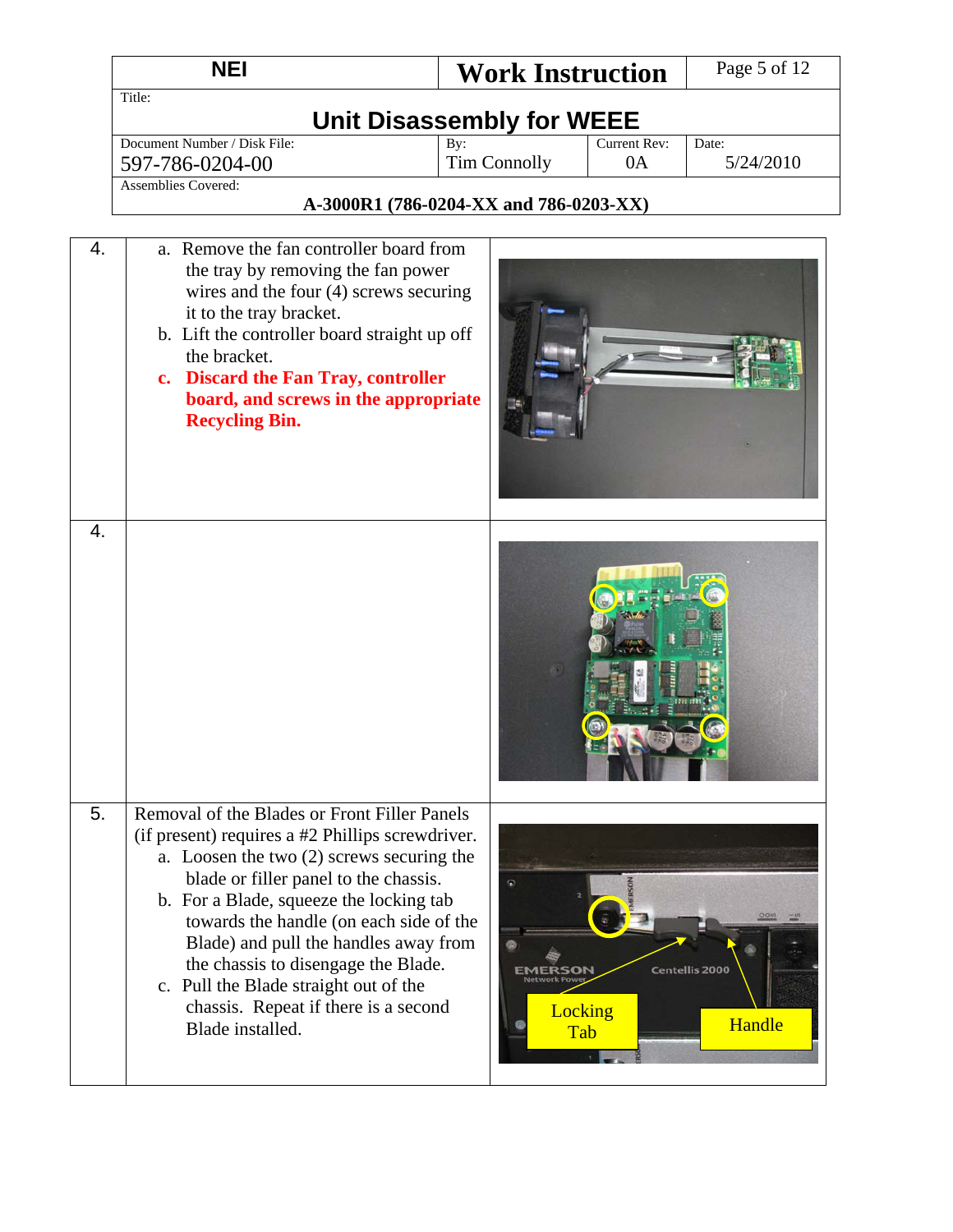|    | <b>NEI</b>                                                                                                                                                                                                                                                                                                                                                                                                                                                                                     | <b>Work Instruction</b>                          | Page 6 of 12       |
|----|------------------------------------------------------------------------------------------------------------------------------------------------------------------------------------------------------------------------------------------------------------------------------------------------------------------------------------------------------------------------------------------------------------------------------------------------------------------------------------------------|--------------------------------------------------|--------------------|
|    | Title:                                                                                                                                                                                                                                                                                                                                                                                                                                                                                         | Unit Disassembly for WEEE                        |                    |
|    | Document Number / Disk File:<br>597-786-0204-00                                                                                                                                                                                                                                                                                                                                                                                                                                                | Current Rev:<br>By:<br><b>Tim Connolly</b><br>0A | Date:<br>5/24/2010 |
|    | Assemblies Covered:                                                                                                                                                                                                                                                                                                                                                                                                                                                                            | A-3000R1 (786-0204-XX and 786-0203-XX)           |                    |
| 5. | d. For the Front Filler Panel, slide the<br>Front Filler Panel straight out of the<br>chassis holding onto the screws.<br>Repeat if there is a second Front Filler<br>Panel installed.<br>e. Refer to the Blade disassembly<br>instructions to see if further<br>breakdown is required. Then<br>discard the Blades and/or Front<br><b>Filler Panels in the appropriate</b><br><b>Recycling Bin.</b>                                                                                            | $\bullet$                                        |                    |
| 6. | <b>Removal of the Rear Transition Modules</b><br>(RTMs) or Rear Filler Panels (if present)<br>requires a #2 Phillips screwdriver.<br>a. Loosen the two $(2)$ screws securing<br>the RTM or Rear Filler Panel to the<br>chassis.<br>b. For an RTM, squeeze the locking tab<br>towards the handle (on each side of<br>the RTM), and pull the handle away<br>from the chassis to disengage the<br>RTM.<br>c. Pull the RTM straight out of the<br>chassis. Repeat if a second RTM is<br>installed. | Handle                                           | Locking<br>Tab     |
| 6. | d. For the Rear Filler Panel, slide it<br>straight out of the back of the<br>chassis. Repeat if a second Rear<br>Filler Panel is installed.<br>e. Refer to RTM disassembly<br>instructions to see if further<br>breakdown is required. Then<br>discard the RTM(s) and Rear<br><b>Filler Panel(s) in the appropriate</b><br><b>Recycling Bin.</b>                                                                                                                                               | HIPPING PLATE - DISCARD AFTER BLADE INSTALLATIO  |                    |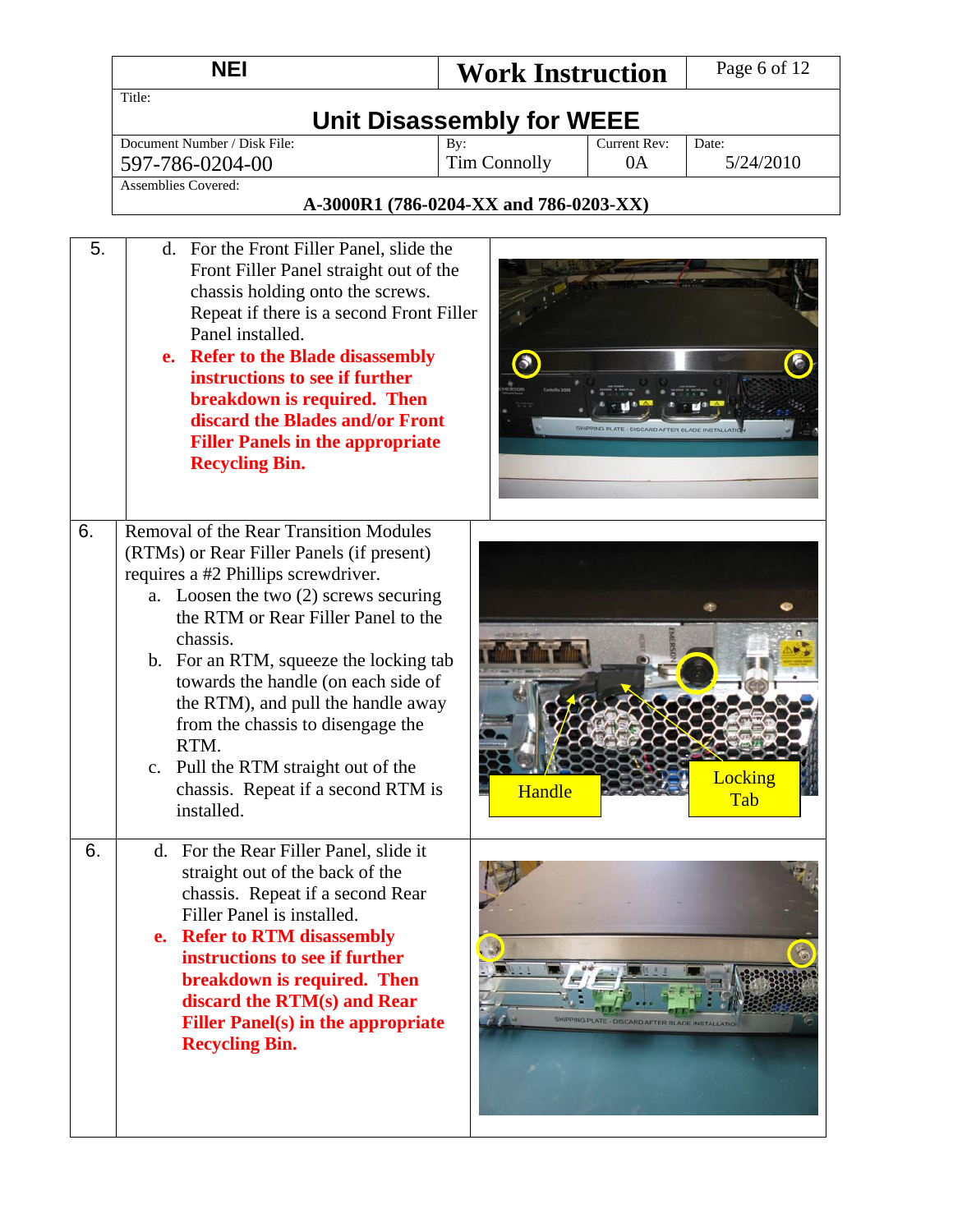|    | <b>NEI</b>                                                                                                                                                                                                                                                                                                                                                                                       | <b>Work Instruction</b>                |                       | Page 7 of 12       |
|----|--------------------------------------------------------------------------------------------------------------------------------------------------------------------------------------------------------------------------------------------------------------------------------------------------------------------------------------------------------------------------------------------------|----------------------------------------|-----------------------|--------------------|
|    | Title:                                                                                                                                                                                                                                                                                                                                                                                           | Unit Disassembly for WEEE              |                       |                    |
|    | Document Number / Disk File:<br>597-786-0204-00                                                                                                                                                                                                                                                                                                                                                  | By:<br><b>Tim Connolly</b>             | Current Rev:<br>0A    | Date:<br>5/24/2010 |
|    | <b>Assemblies Covered:</b>                                                                                                                                                                                                                                                                                                                                                                       |                                        |                       |                    |
|    |                                                                                                                                                                                                                                                                                                                                                                                                  | A-3000R1 (786-0204-XX and 786-0203-XX) |                       |                    |
| 7. | Removal of the Alarm Panel requires a #1<br>Phillips screwdriver and wire cutters.<br>a. Remove the four (4) screws securing<br>the Alarm Panel to the chassis.<br>b. Pull the Alarm Panel off the front of<br>the chassis and disconnect the cable<br>attached to it.<br>c. Clip the tie wraps securing the cable<br>to the chassis, and disconnect the<br>cable from the rear interface board. |                                        | <b>Centellis 2000</b> |                    |
| 7. |                                                                                                                                                                                                                                                                                                                                                                                                  |                                        |                       |                    |
| 7. | d. Remove the two $(2)$ screws securing<br>the Alarm Panel PCB to the bracket,<br>and lift off.<br>e. Discard Alarm Panel PCB,<br>bracket, cable, tie wraps, and<br>screws in the appropriate<br><b>Recycling Bin.</b>                                                                                                                                                                           |                                        |                       |                    |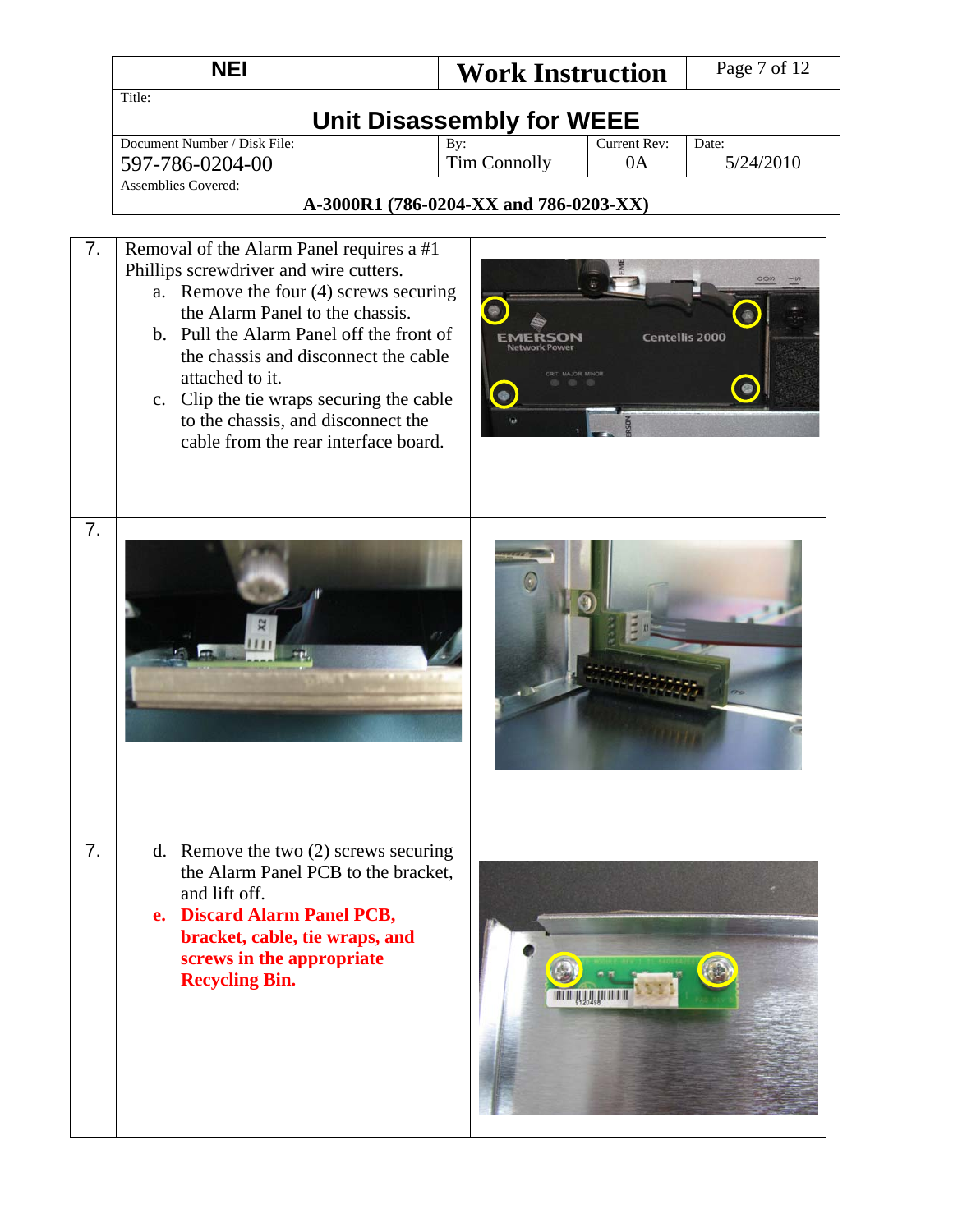|    | <b>NEI</b>                                                                                                                                                                                                                                                                                                                                                                          | <b>Work Instruction</b>                |                    | Page 8 of 12       |  |  |
|----|-------------------------------------------------------------------------------------------------------------------------------------------------------------------------------------------------------------------------------------------------------------------------------------------------------------------------------------------------------------------------------------|----------------------------------------|--------------------|--------------------|--|--|
|    | Title:<br>Unit Disassembly for WEEE                                                                                                                                                                                                                                                                                                                                                 |                                        |                    |                    |  |  |
|    | Document Number / Disk File:<br>597-786-0204-00<br><b>Assemblies Covered:</b>                                                                                                                                                                                                                                                                                                       | By:<br><b>Tim Connolly</b>             | Current Rev:<br>0A | Date:<br>5/24/2010 |  |  |
|    |                                                                                                                                                                                                                                                                                                                                                                                     | A-3000R1 (786-0204-XX and 786-0203-XX) |                    |                    |  |  |
| 8. | Removal of the Rear Fan Tray requires a #2<br>Phillips screwdriver.<br>a. Loosen the three (3) screws securing<br>the tray to the chassis.<br>b. Pull the tray straight out of the rear<br>of the chassis.                                                                                                                                                                          | <b>E INSTALLATION</b>                  |                    |                    |  |  |
| 8. | Removal of the Rear Fan Tray requires a #2<br>Phillips screwdriver.<br>c. Remove the two fan cables from the<br>rear fan controller board.<br>d. Remove the four $(4)$ screws securing<br>the rear fan controller board to the<br>tray, and lift the board off the tray.<br>e. Discard the Rear Fan Tray, rear<br>controller board, and screws in the<br>appropriate Recycling Bin. |                                        |                    |                    |  |  |
| 8. |                                                                                                                                                                                                                                                                                                                                                                                     |                                        |                    |                    |  |  |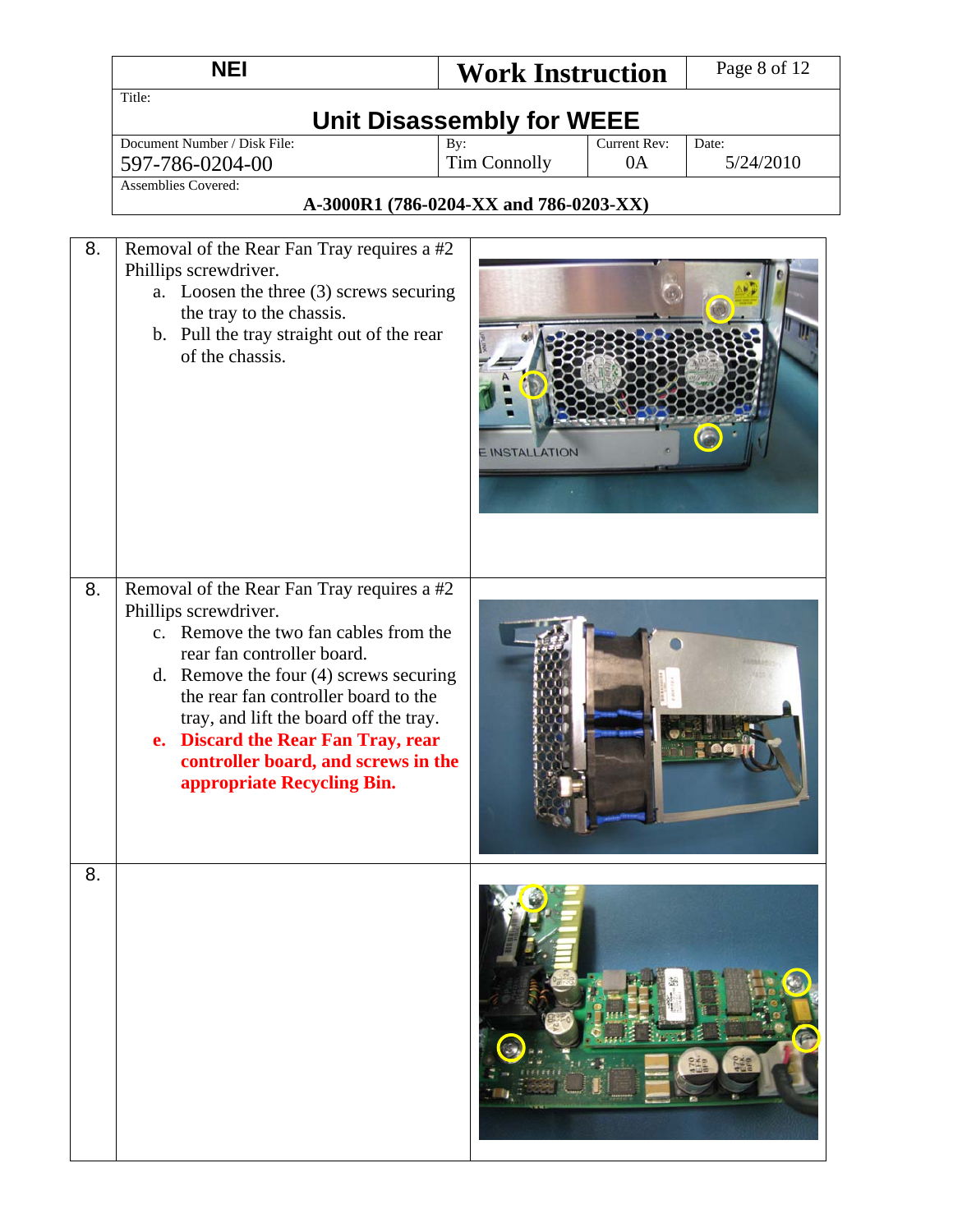|     | <b>NEI</b>                                                                                                                                                                                                                                                                                                                                                                                                                                                                 | <b>Work Instruction</b>                          | Page 9 of 12              |
|-----|----------------------------------------------------------------------------------------------------------------------------------------------------------------------------------------------------------------------------------------------------------------------------------------------------------------------------------------------------------------------------------------------------------------------------------------------------------------------------|--------------------------------------------------|---------------------------|
|     | Title:                                                                                                                                                                                                                                                                                                                                                                                                                                                                     | <b>Unit Disassembly for WEEE</b>                 |                           |
|     | Document Number / Disk File:<br>597-786-0204-00                                                                                                                                                                                                                                                                                                                                                                                                                            | Current Rev:<br>By:<br><b>Tim Connolly</b><br>0A | Date:<br>5/24/2010        |
|     | <b>Assemblies Covered:</b>                                                                                                                                                                                                                                                                                                                                                                                                                                                 | A-3000R1 (786-0204-XX and 786-0203-XX)           |                           |
| 9.  | Removal of the Shelf Manager(s) requires a<br>#1 Phillips screwdriver.<br>a. Remove the two (2) screws securing<br>the Shelf Manager to the chassis.<br>b. Pull the Shelf Manager straight out<br>the back of the chassis. Repeat if a<br>second Shelf Manager is present.<br><b>Discard the Shelf Manager(s) and</b><br>$c_{\bullet}$<br>screws in the appropriate<br><b>Recycling Bin.</b>                                                                               |                                                  | <b>SHIPPING PLATE</b>     |
| 10. | Removal of the User Card(s) or User Card<br>Filler Panles requires a #1 Phillips<br>screwdriver.<br>Remove the two (2) screws securing<br>a.<br>the User Card or Filler Panel to the<br>chassis.<br>b. Pull the User Card or Filler Panel<br>straight out the back of the chassis.<br>Repeat if a second card or panel is<br>present.<br>c. Discard the User Card(s) and/or<br><b>User Card Filler Panel(s), and</b><br>screws in the appropriate<br><b>Recycling Bin.</b> |                                                  | <b>SHIPPING PLATE - L</b> |
|     |                                                                                                                                                                                                                                                                                                                                                                                                                                                                            |                                                  |                           |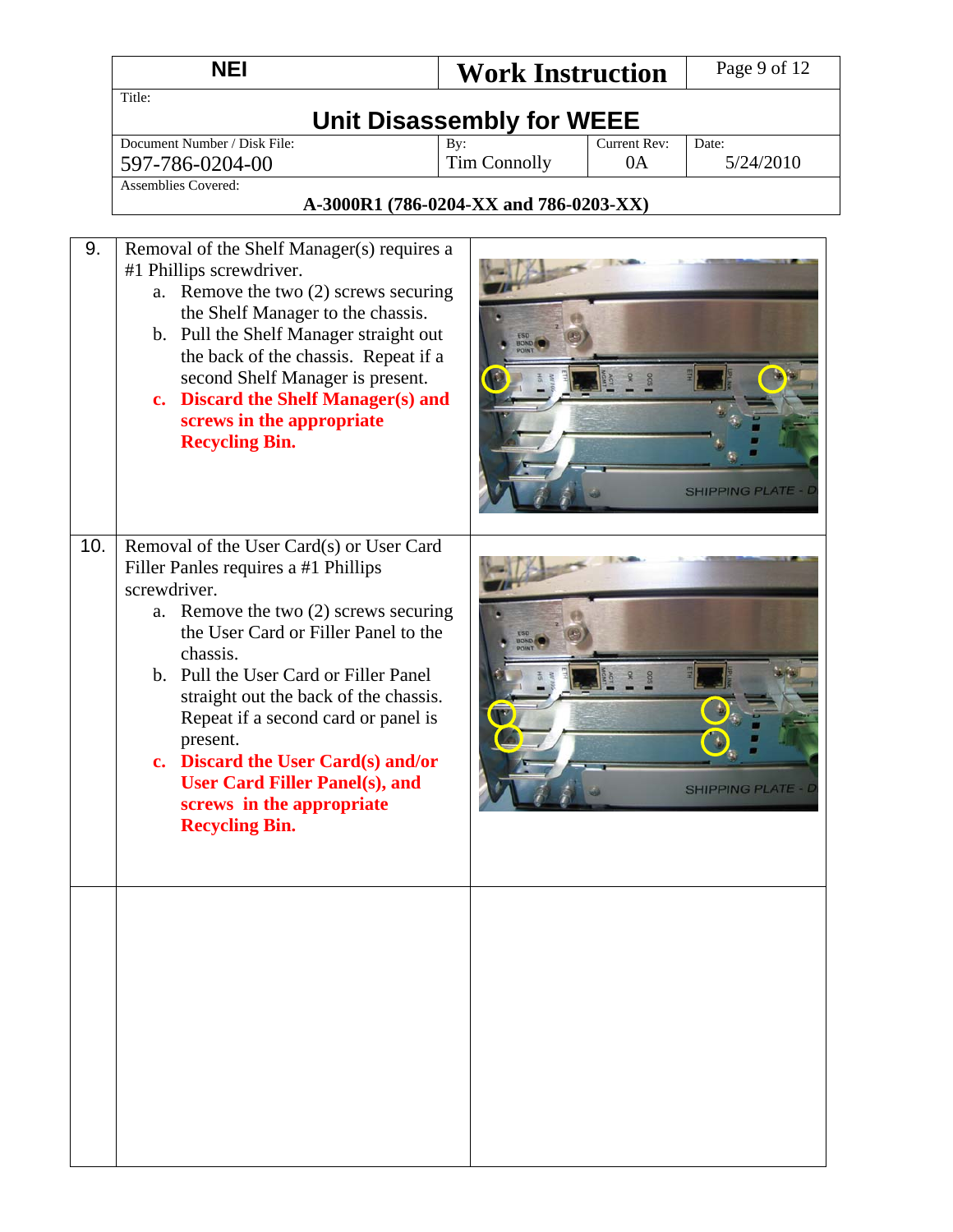| <b>NEI</b>                                                    | <b>Work Instruction</b>          |                    | Page 10 of 12      |  |
|---------------------------------------------------------------|----------------------------------|--------------------|--------------------|--|
| Title:                                                        | <b>Unit Disassembly for WEEE</b> |                    |                    |  |
| Document Number / Disk File:<br>597-786-0204-00               | By:<br>Tim Connolly              | Current Rev:<br>0A | Date:<br>5/24/2010 |  |
| Assemblies Covered:<br>A-3000R1 (786-0204-XX and 786-0203-XX) |                                  |                    |                    |  |

### **A-3000R1 (786-0204-XX and 786-0203-XX)**

| <b>Recycling/Material Code</b>                                            | <b>Important Information</b>                    |  |  |  |  |
|---------------------------------------------------------------------------|-------------------------------------------------|--|--|--|--|
| <b>Material /Components, which must be removed and treated separately</b> |                                                 |  |  |  |  |
| Lithium Battery                                                           | Battery free of hazardous substances, installed |  |  |  |  |
|                                                                           | in socket on the motherboard                    |  |  |  |  |
| Printed circuit boards                                                    | Blade, Front Fan Tray Controller Board, Rear    |  |  |  |  |
|                                                                           | Fan Tray Controller Board, Alarm Panel          |  |  |  |  |
|                                                                           | Board, Power Supply, Backplane, Shelf           |  |  |  |  |
|                                                                           | Manager, & Rear Interface Board                 |  |  |  |  |
|                                                                           |                                                 |  |  |  |  |
| Material /Components, which can disturb certain recycling processes       |                                                 |  |  |  |  |
| Copper                                                                    | None                                            |  |  |  |  |
|                                                                           |                                                 |  |  |  |  |
| Material /Components, through which benefits can normally be achieved     |                                                 |  |  |  |  |
| <b>Cold Rolled Steel</b>                                                  | Front Fan Tray, Rear Fan Tray, Alarm panel      |  |  |  |  |
|                                                                           | bracket, & Chassis                              |  |  |  |  |
| * ABS                                                                     | None                                            |  |  |  |  |
| Cables                                                                    | Distributed in device & power cord              |  |  |  |  |
| Fans                                                                      | Front Fan Tray & Rear Fan Tray                  |  |  |  |  |
|                                                                           |                                                 |  |  |  |  |
| <b>Special notes</b>                                                      |                                                 |  |  |  |  |
| * Flame retardant of plastics <b>do not</b> contain PBB and PBDE.         |                                                 |  |  |  |  |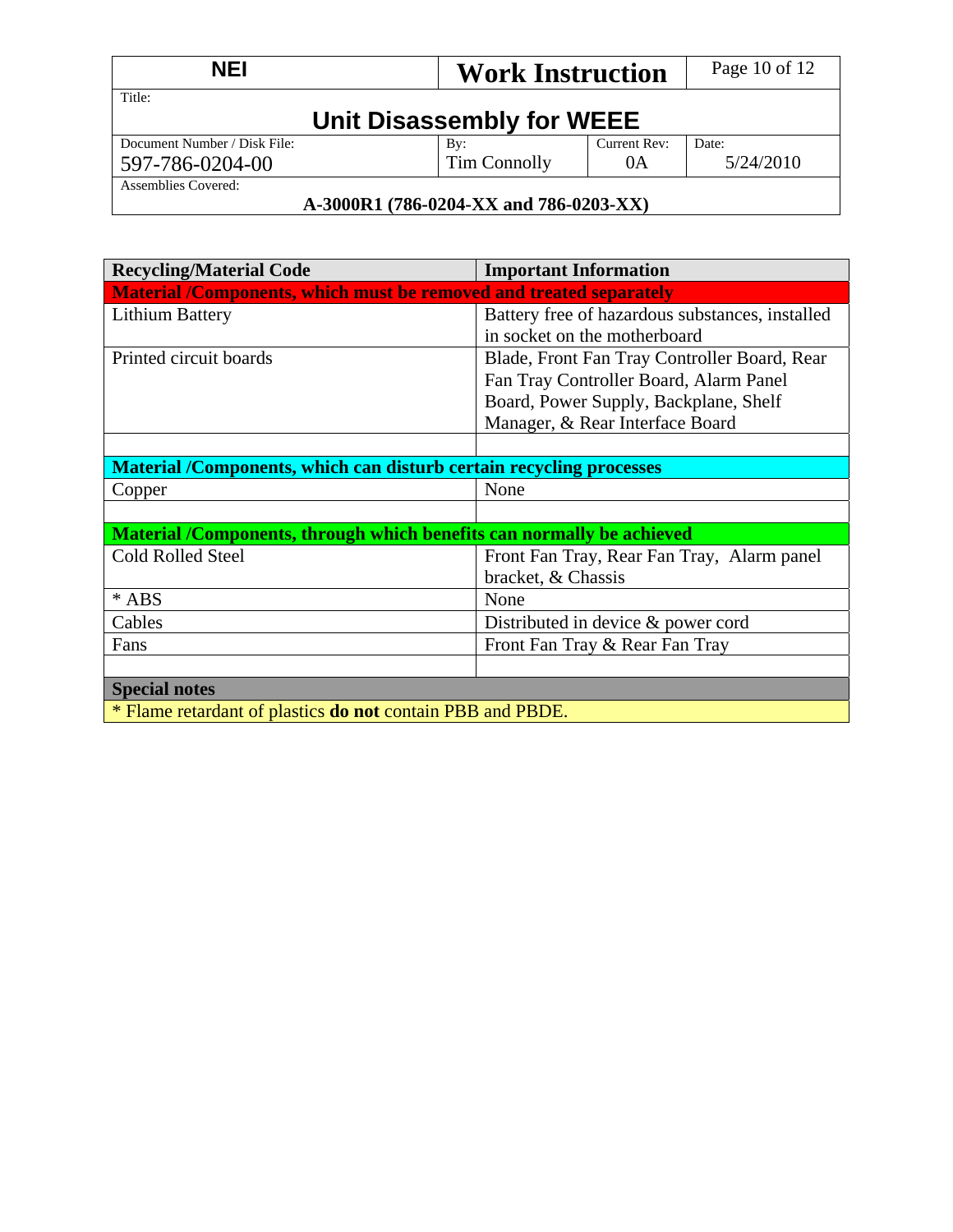| <b>NEI</b><br><b>Work Instruction</b> |                 | Page 11 of 12 |           |  |  |
|---------------------------------------|-----------------|---------------|-----------|--|--|
| Title:                                |                 |               |           |  |  |
| Unit Disassembly for WEEE             |                 |               |           |  |  |
| Document Number / Disk File:          | $\mathbf{B}v$ : | Current Rev:  | Date:     |  |  |
| 597-786-0204-00                       | Tim Connolly    | 0A            | 5/24/2010 |  |  |
| Assemblies Covered:                   |                 |               |           |  |  |

### **A-3000R1 (786-0204-XX and 786-0203-XX)**

# **Annex A**

| l Producer:                 | <company addressing="" name,="" on="" other="" producer="" the=""></company>                                                                                                                               |
|-----------------------------|------------------------------------------------------------------------------------------------------------------------------------------------------------------------------------------------------------|
| Scope of information sheet: | < product category as in Annex IA of WEEE Directive, or<br>type of equipment as in Annex 1B of WEEE Directive, or<br>producer's Product Family, or<br>single products identified by brand and model name > |

| <b>Component or Material</b>                                                                                                                                                                                               | <b>Remarks / Location</b>                       |  |  |
|----------------------------------------------------------------------------------------------------------------------------------------------------------------------------------------------------------------------------|-------------------------------------------------|--|--|
| Battery (internal *) containing Mercury (Hg)/ NiCad/Lithium/<br>Other                                                                                                                                                      | Lithium battery<br>located on the motherboard   |  |  |
| Backlighting lamps of LCD/TFT or similar screens containing<br>Mercury (Hg)                                                                                                                                                | <b>NONE</b>                                     |  |  |
| Mercury (Hg) in other applications**                                                                                                                                                                                       | <b>NONE</b>                                     |  |  |
| Cadmium <sup>**</sup>                                                                                                                                                                                                      | <b>NONE</b>                                     |  |  |
| Gas discharge lamps                                                                                                                                                                                                        | <b>NONE</b>                                     |  |  |
| Plastic containing brominated flame retardants other than in<br>Printed Circuit Assemblies ***                                                                                                                             | <b>NONE</b>                                     |  |  |
| Liquid Crystal Displays with a surface greater than 100 cm2                                                                                                                                                                | <b>NONE</b>                                     |  |  |
| Capacitors with PCB's                                                                                                                                                                                                      | <b>NONE</b>                                     |  |  |
| Capacitors with substances of concern**** + height > 25 mm,<br>diameter > 25 mm or proportionately similar volume                                                                                                          | <b>NONE</b>                                     |  |  |
| Asbestos                                                                                                                                                                                                                   | <b>NONE</b>                                     |  |  |
| Refractory ceramic fibres                                                                                                                                                                                                  | <b>NONE</b>                                     |  |  |
| Radio-active substances                                                                                                                                                                                                    | <b>NONE</b>                                     |  |  |
| Beryllium Oxide                                                                                                                                                                                                            | <b>NONE</b>                                     |  |  |
| Other forms of Beryllium                                                                                                                                                                                                   | <b>BE-CU in some</b><br>ш<br>connector contacts |  |  |
| Gasses - which fall under Regulation (EC) 2037/2000 and all<br>hydrocarbons (HC).                                                                                                                                          | <b>NONE</b>                                     |  |  |
| Components with pressurised gas which need special attention<br>(Pressure > $1,5$ bar) *****                                                                                                                               | <b>NONE</b>                                     |  |  |
| Liquids ***** if volume > 10 cl (or equivalence in weight, e.g.<br>for PCB, oil)                                                                                                                                           | <b>NONE</b>                                     |  |  |
| Mechanical components that store mechanical energy (i.e.<br>springs) or equivalent parts which need special attention *****<br>(diameter $> 10$ mm and height $> 25$ mm or proportionally<br>similar volume and expanding) | <b>NONE</b>                                     |  |  |
| PBDE (deca- & octa-BDE) and Perfluorocatane sulfantes (PFOS)<br>in Directive 2006/122/EC                                                                                                                                   | <b>NONE</b>                                     |  |  |